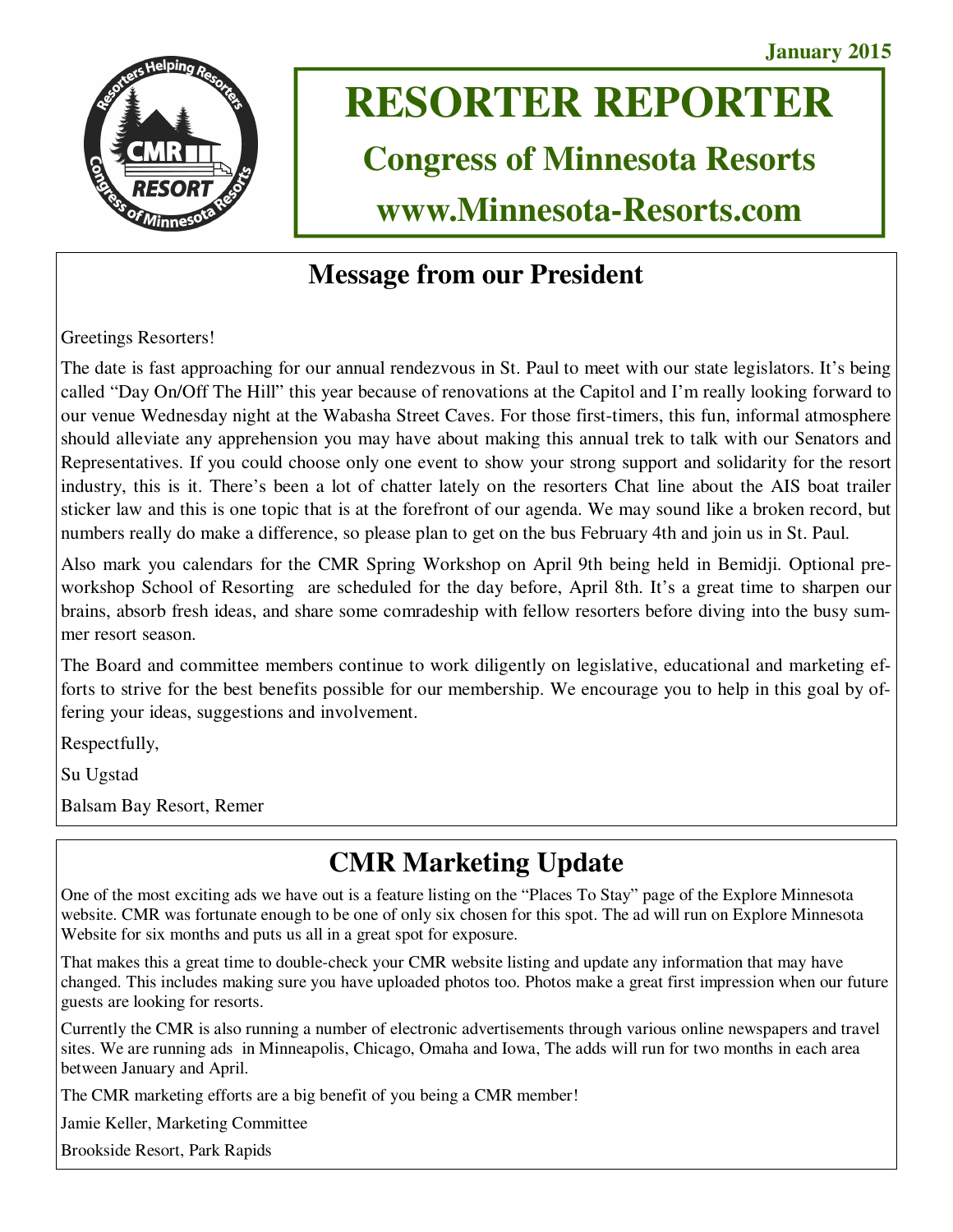# *DAY ON/OFF THE HILL*  **February 4th and 5th**

There is still room for *YOU* on the bus for the CMR Day On/Off the Hill, Feb 4th & 5th. Come join us to help make a difference for our industry at the capitol in Saint Paul. It will be a great time to reconnect with other resorters. This year we have planned a special event due to construction at the Capitol. **The CMR will be hosting a Day off the Hill Legislative Reception at the Wabasha Caves.** This should be eventful and fun for all.

#### **WHAT YOU NEED TO DO:**

**Call or email Roger Lykins or Tom Marnik to reserve your spot even if you are not going on the bus.**

Roger Lykins lykins@pinehurstongull.com (218) 963-2485

Tom Marnik TomMarnik@TimberTrailsResort.com (218) 566-2376

Let us know your bus stop location. If this is your first Day on the Hill we need the name of your Resort, Lake and Town so a lanyard can be made up for you.

#### **Call and make hotel reservations.**

Best Western Plus Capitol Ridge

(Formerly Best Western Kelly Inn) 161 St. Anthony Ave St. Paul, MN 55103 651-227-8711 phone 651-227-1698 fax

We have reserved a block of 20 rooms at the Best Western Capitol Ridge, formerly the Kelly Inn, for the night of February 4, 2015. The block of rooms are reserved under the name "CMR" and is open now. The rate is \$109 until Jan 26th.

#### **THE SCHEDULE:**

#### **Wednesday Feb 4th**

| Bus Arrives @ Park Rapids Wal-Mart     | 7:00 am departure                        |
|----------------------------------------|------------------------------------------|
| Walker Northern Lights Casino          | 7:30 arrival 7:40 departure              |
| Baxter, Gander Mountain Parking lot    | 8:55 arrival 9:05 departure              |
| St Cloud, Shopko Highway 10 and 23     | 9:55 arrival 10:05 departure             |
| Lunch enroot to Saint Paul TBD         | $11:30 - 12:15$                          |
| Arrive Best Western Plus Capital Ridge | $12:30 - 1:00$ pm.                       |
| Check in to hotel                      | $1:00 - 2:00$                            |
| Bus Pickup of EMT Conference Attendees | 1:45                                     |
| Legislative briefing by Joel Carlson   | $2:00 - 4:00$                            |
| @Hotel                                 |                                          |
| Bus leaves for Wabasha Caves           | 4:30                                     |
| Legislative Reception                  | $6:00 - 8:30$                            |
| Dinner                                 | TBD                                      |
|                                        | Day On /Off The Hill continued on page 3 |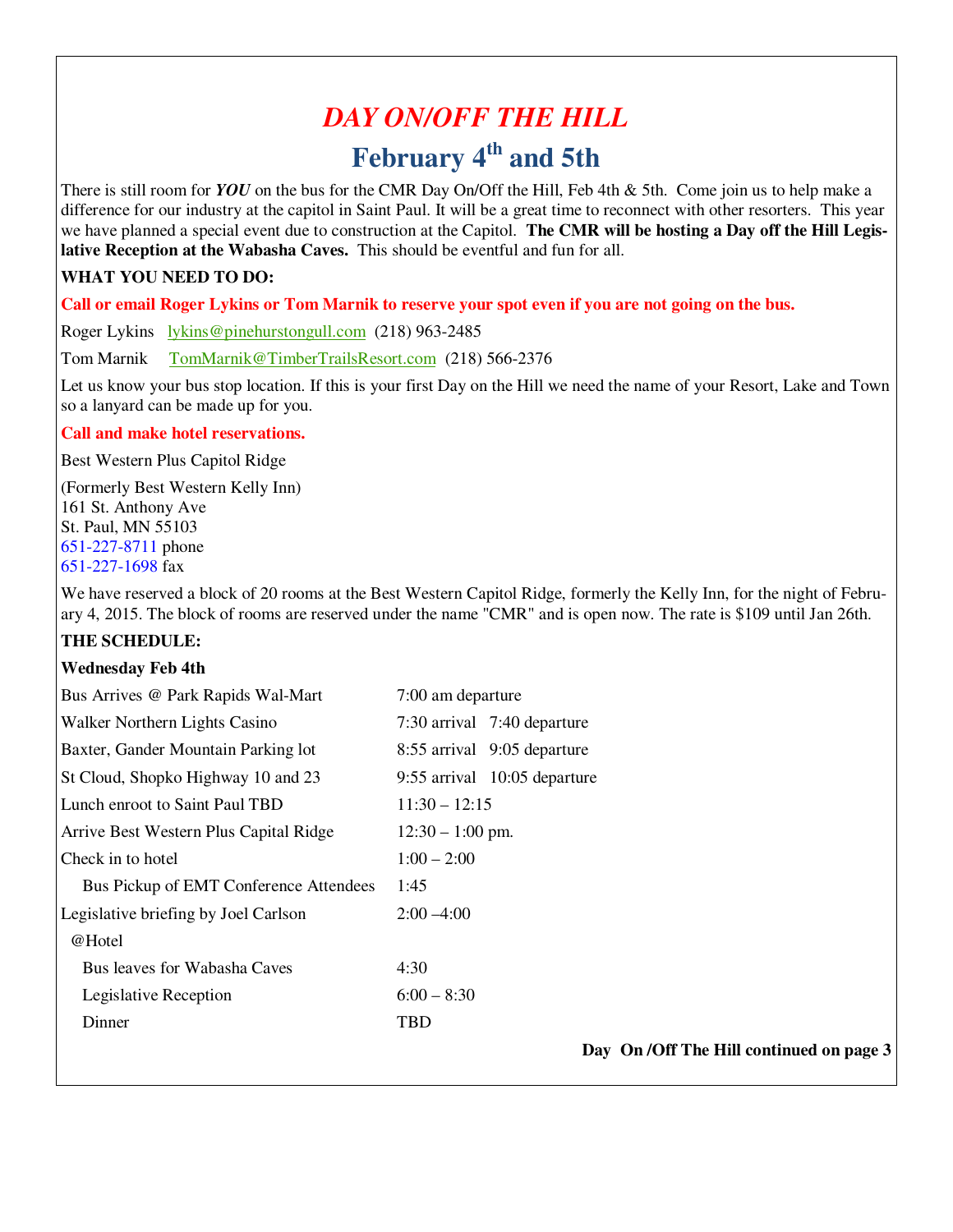#### **Day On/Off Hill continued from page 2:**

#### **Thursday Feb. 5th**

| Breakfast                  | On your own               |
|----------------------------|---------------------------|
| Bus Leaves for the Capitol | $8:00$ a.m.               |
| Meet with key Legislators  | $9:00 - 1:00$             |
| Lunch                      | <b>Box Lunch Provided</b> |
| Bus Leaves for Home        | $1:00$ p.m.               |

As part of the reception, we would like to decorate the venue with a "Resort Theme". We would like everyone to bring something from their resort that will create the mood. Examples: Fishing Equipment, Camp Fire with S'mores, Old Boat Motors, Trophy Fish, Portable Ice House, Oars, Posters something unusual etc. We are open to ideas on this.

Joel was able to obtain a meeting room for us in the state office building for Thursday, so we will headquarter out of there for our legislator visits. Yeah!!!

Meals and the room would be your expense. Generally expenses incurred during this event are tax deductible.

Please come join us!!!

Roger Lykins & Tom Marnik

CMR Legislative co-chairs

### **"What 'cha doin'?"**

**Really, we want to know. Your resort improvements, changes, additions, staffing and operations enhancements, product choices, guest events and nearly everything and anything 'resort' are all interesting to your colleagues in the industry. This year the CMR Board will be taking an even more active role in collecting your stories about these things. The information gathered will become an idea bank for future articles in the CMR's Resorter Magazine and/or Workshops and Conferences. You can email your stories to CMR@Minnesota-Resorts.com.** 

**CMR Education Committee**

**CMR Spring Workshop, April 9, 2015 at Holiday Inn & Conference Center, Bemidji with** 

**Optional CMR School of Resorting Pre-Workshop Classes to be held on April 8, 2015.** 

**Mark you calendars and watch for more information on the workshop & classes.**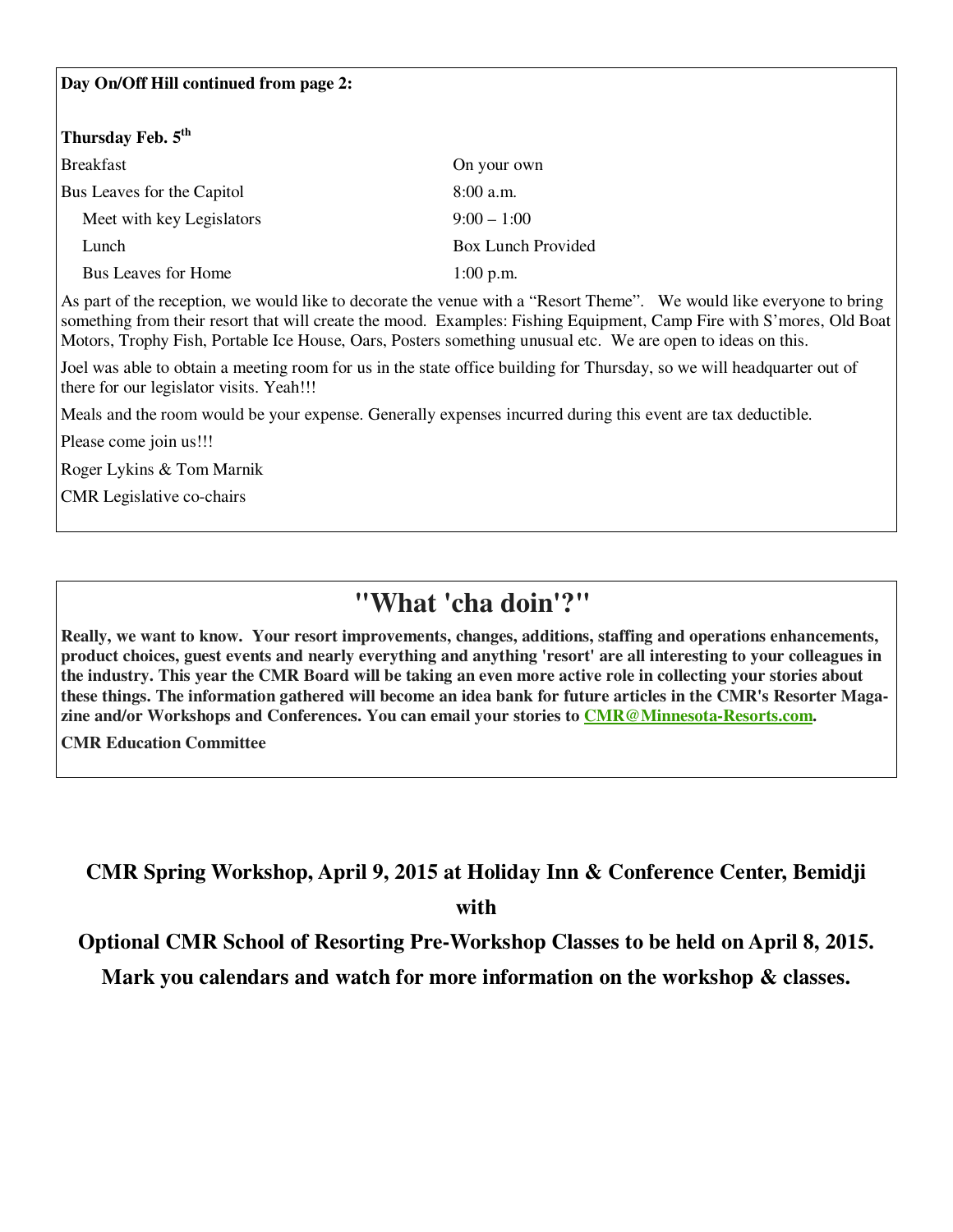## **NEED \$500 FOR SCHOOL?**

#### **It is not too early for your child or grandchild to get the application started!**

#### **Application needs to be at the CMR Office March 15, 2015**

Each year the Congress of Minnesota Resorts offers four \$500 scholarships to a junior or senior in high school or a current undergraduate or technical school student. March 15, 2015 is the deadline for the scholarship application to be received at the Congress of Minnesota Resorts office. A scholarship application can be printed by going to the CMR website www.Minnesota-Resorts.com. Scroll to the bottom of the Home Page and click on Membership, then by using your Login and Password you will be able to go to Applications and click on Scholarship Application and print a copy. If you need further assistance please contact Vicky by emailing: CMR@Minnesota-Resorts.com or call 320-212-5107.

### **NOMINATING RESORTERS FOR THE 2015 RESORTERS OF THE YEAR AWARD SEPTEMBER 1, 2015 DEADLINE**

The Congress of Minnesota Resorts selects, through nomination by its members, one resort and resort owner that has shown a dedication to the improvement of the Minnesota Resort Industry by adopting and carrying out business policies and practices that reflect a personal pride in the industry as a whole. They also live up to the organization's motto of "Resorters Helping Resorters" by involvement in community activities and by displaying a willingness to help other resort owners to successfully operate Minnesota resorts.

You can go to the CMR website www.Minnesota-Resorts.com, scroll to the bottom of the home page and click on Membership. Then, by using your User Name & Password you will get into the Members Only sections and click on Applications then print a copy of Resorter of the Year Nomination form. Mail the completed form to: Congress of Minnesota Resorts, PO Box 358, New London, MN 56273-0358. If you need further assistance please contact Vicky by emailing: CMR@Minnesota-Resorts.com or call 320-212-5107.

### **New Members & New Owners**

New Resort Members:

Steve, Jayne & Landon Routledge, Pine Terrace Resort, 35101 Pine Terrace Road, Cross Lake, MN 56442 Phone: 218-543-4606 Email: getaway@pineterrace.com Website: www/pineterrace.com

Greg & Rhonda Williams, Camp Idlewood Resort, 3033 County Rd 20, International Falls, MN 56649 Phone: 218-286-5551 Email: greg@campidlewood.com Website: www.campidlewood.com

New Managers:

Craig & Angie Nelson, Kee-Nee-Moo-Sha Resort, 4308 Timber Drive NW, Hackensack, MN 56452 Phone: 218-682-2362 Email: knms@womanlake.com Website: www.womanlake.com

### **CMR CALENDAR OF EVENTS**



| Feb. 3 & 4, 2015   | EMT Tourism Conference, RiverCentre, St. Paul,                                             |
|--------------------|--------------------------------------------------------------------------------------------|
|                    | http://www.exploreminnesota.com/industry-minnesota/tools-training/2015-tourism-conference/ |
| Feb. 4 & 5, 2015   | Day off the Hill, St. Paul                                                                 |
| Mar. 15, 2015      | CMR Scholarship Applications due in CMR Office                                             |
| Apr. 8, 2015       | CMR School of Resorting Pre -Spring Workshop Classes, Holiday Inn Conf. Center, Bemidji    |
| Apr. 9, 2015       | CMR Spring Workshop, Holiday Inn Conf. Center, Bemidji 8 a.m. to 5 p.m.                    |
| Oct. 25 - 27, 2015 | CMR Fall Conference, location to be announced                                              |